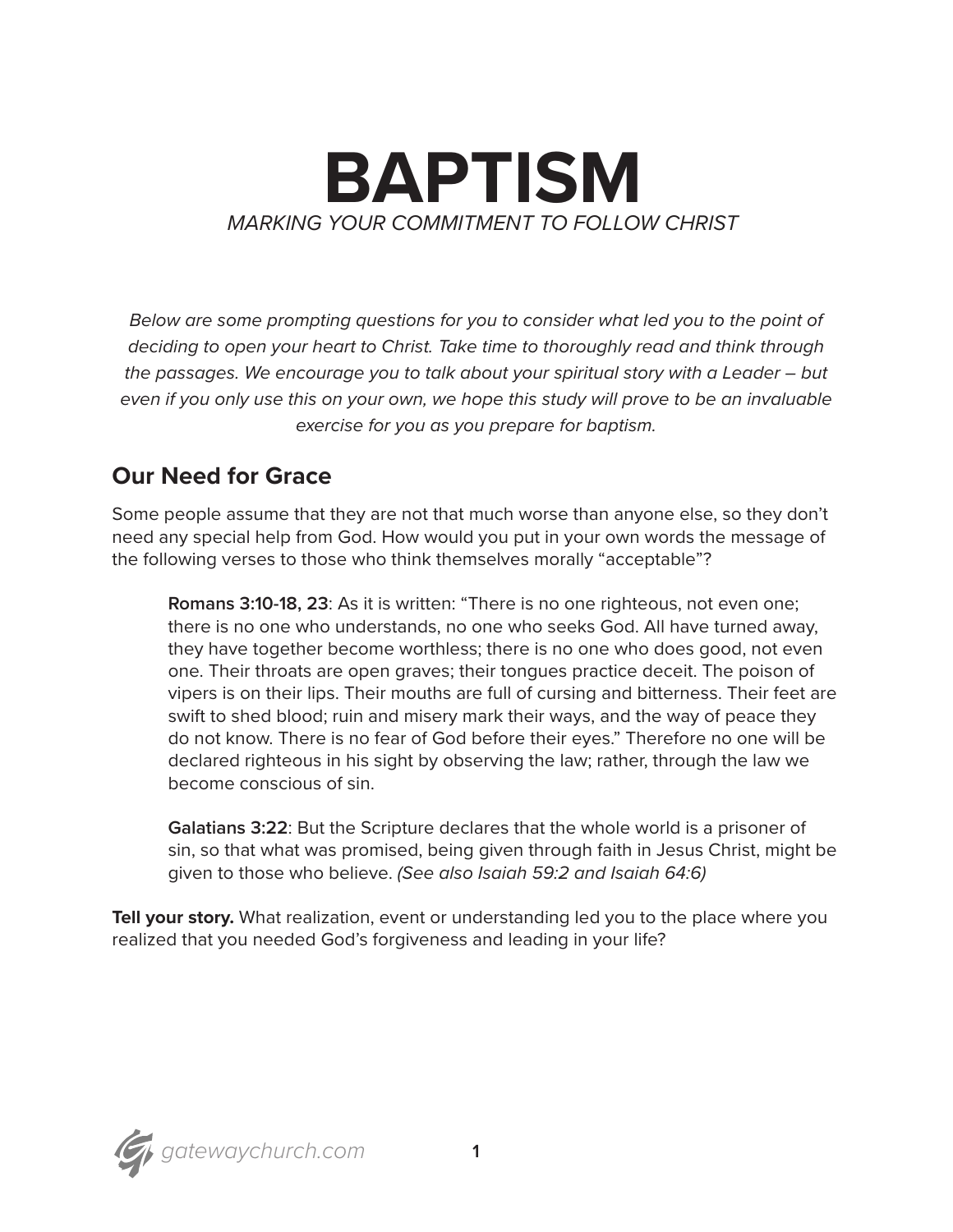Sometimes, we can be too proud to make such an admission of moral failure. How would you describe the relief God stands ready to offer so that we do not have to shy away from being utterly honest admitting our sinful condition?

**1 John 1:8-9:** If we claim to be without sin, we deceive ourselves and the truth is not in us. If we confess our sins, he is faithful and just and will forgive us our sins and purify us from all unrighteousness. *(See also Matthew 11:28-30, Isaiah 1:18, and Romans 8:1)*

Sometimes, we're afraid to admit our sinfulness because to do so feels so hopeless. Many of us react to the sense of despair and decide to become "religious" – we try to change our behaviors so we feel (and appear) better. The truth is, though, that we can't save ourselves by our own good works. Read the following passage and re-phrase what it means to you personally in your own words.

**Titus 3:4-7:** But when the kindness and love of God our Savior appeared, he saved us, not because of righteous things we had done, but because of his mercy. He saved us through the washing of rebirth and renewal by the Holy Spirit, whom he poured out on us generously through Jesus Christ our Savior, so that, having been justified by his grace, we might become heirs having the hope of eternal life.

To forgive someone literally means to release that person from indebtedness. But if you forgive a debt, the money must then come from somewhere else – usually you, the debtforgiver. In the spiritual realm, God's forgiveness means we're released from spiritual debt. But our sins don't just vanish into thin air. How are our sins taken away according to these verses?

**1 Peter 2:24-25:** He himself bore our sins in his body on the tree, so that we might die to sins and live for righteousness; by his wounds you have been healed. For you were like sheep going astray, but now you have returned to the Shepherd and Overseer of your souls. *(See also Hebrews 10:10-14)*

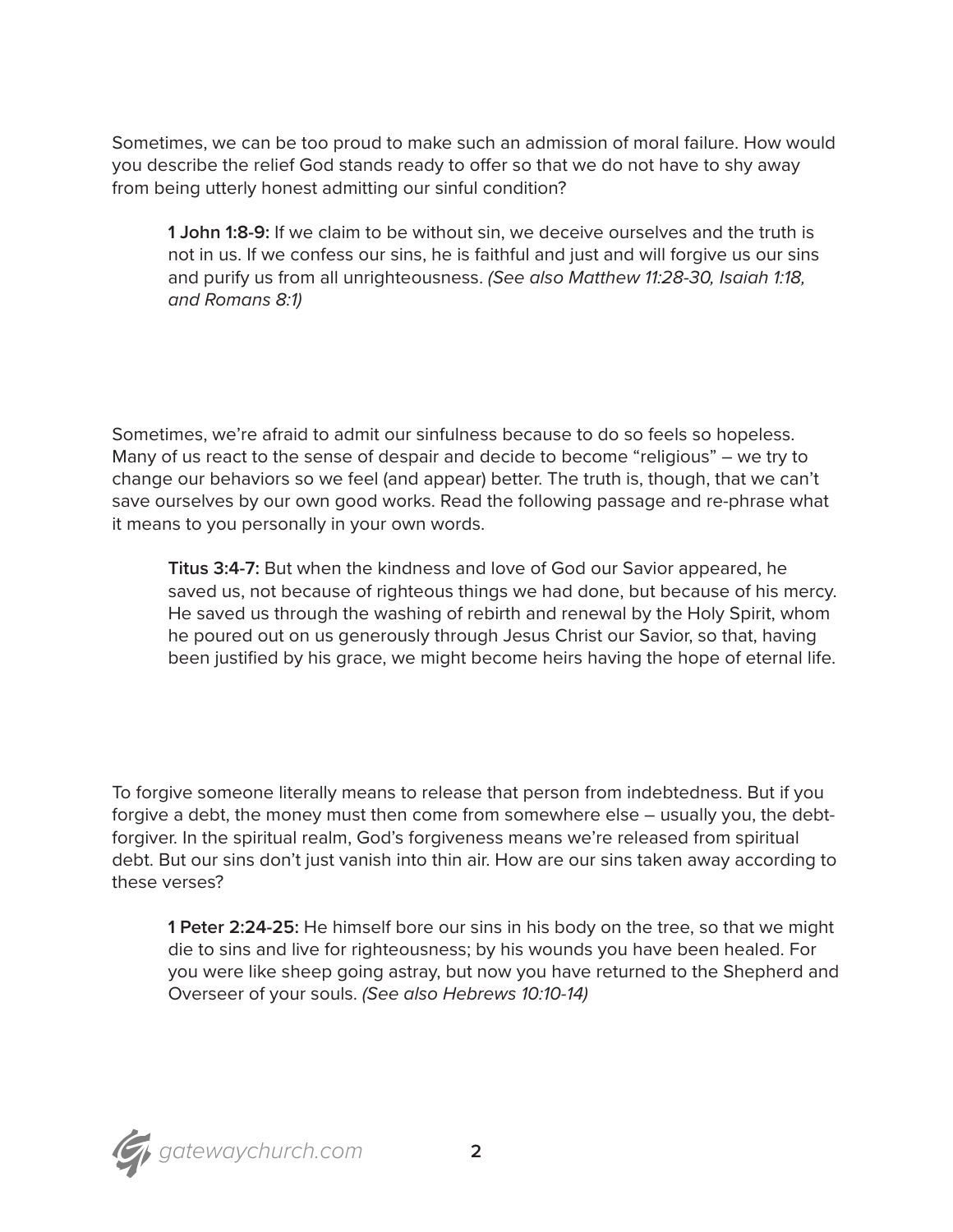## **Our Response to God**

Once we're at the position where we've been honest about our need for God's help and forgiveness, what does the Bible say is the next step? Rephrase these passages in your own words.

**Romans 10:9:** That if you confess with your mouth, "Jesus is Lord," and believe in your heart that God raised him from the dead, you will be saved.

**Galatians 2:16:** We know that a man is not justified by observing the law, but by faith in Jesus Christ. So we, too, have put our faith in Christ Jesus that we may be justified by faith in Christ and not by observing the law, because by observing the law no one will be justified. *(See also Acts 16:30-31, John 1:11-12, Ephesians 1:3-6)*

**Tell your story.** When did you decide to ask Christ to be your forgiver and the leader of your life? How did you do this? How did you become a Christian? (If you're not sure if you have, just indicate that below)

**Tell your story.** Is there any particular person who has led you to accept Christ as your forgiver and leader, and if so who?

Tell your story. What have you experienced since making the decision to follow Christ? How have you seen God at work in your life?

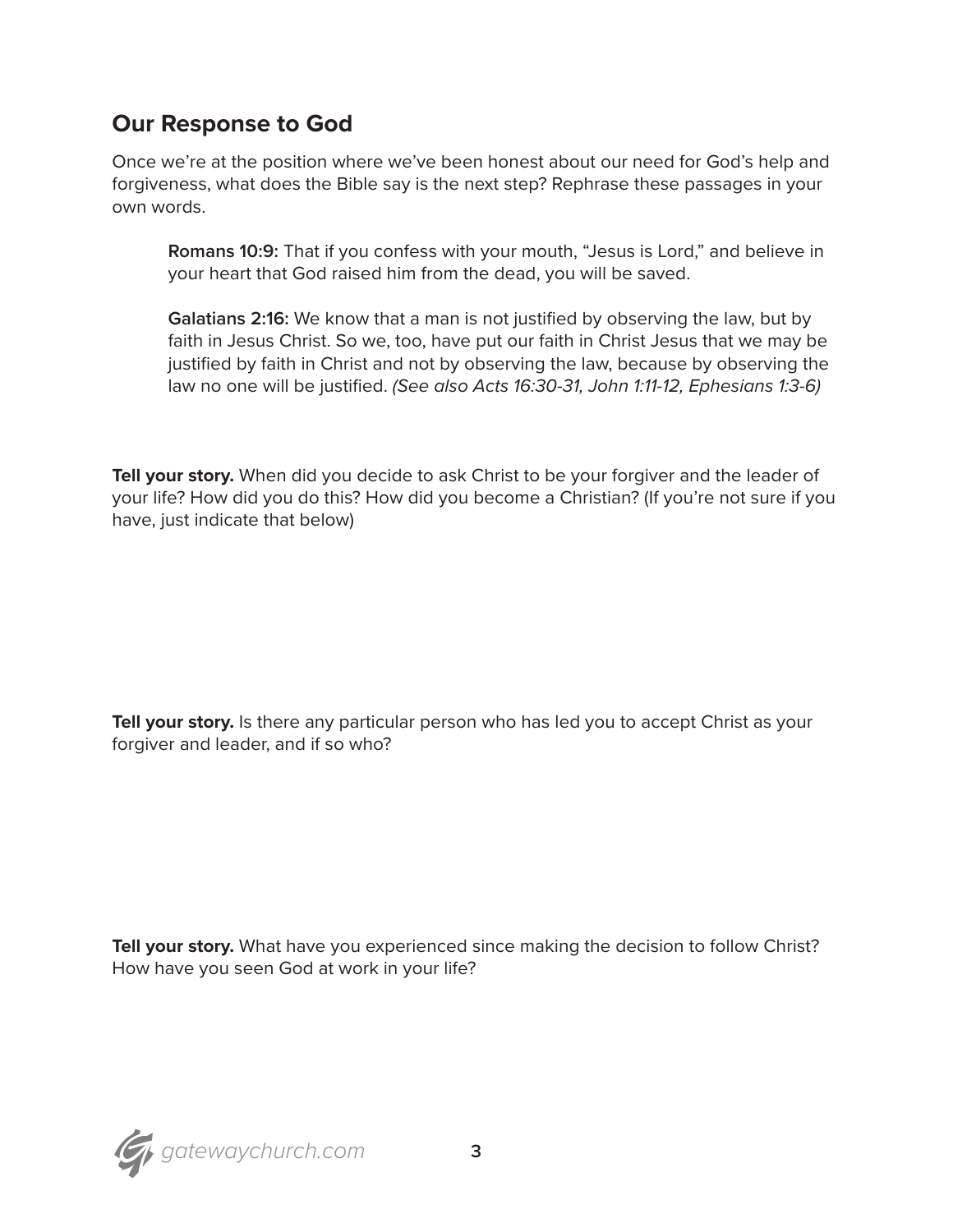## **Baptism: The Outward Sign of Grace Received**

At Gateway we believe in marking and celebrating certain spiritual milestones in the lives of people who are seeking God. The most significant milestone that anyone can reach is the decision to appeal to God for His grace and to begin a new life in Jesus Christ. **Baptism is a way of marking** this very important decision that a follower of Christ makes. We want you to be informed about the biblical meaning of Baptism, and nothing would give us greater pleasure as a church than to celebrate your Baptism with you as a symbol of a spiritual change that has happened in your life.

In Matthew 28:19-20 Jesus commands his followers to "Go therefore and make disciples of all nations, baptizing them in the name of the Father and the Son and the Holy Spirit…" Baptism **is the means by which disciples of Christ are identified.** And because Christ Himself commanded it, all Christians ought to be baptized.

In other passages like Acts 2:41, 8:12, and 10:47-48 it is evident that the act of **Baptism came after an individual's decision to trust Christ for salvation.** It was an outward sign of something that had occurred in a person's life. No one should be baptized unless they have made a decision to identify with Christ, and no one can make that decision for another person. The New Testament records the Baptism of adults who are believers, but never infants. Baptism can't give a person anything, spiritually speaking. It can only signify something that has already happened.

Romans 6:1-11 is a passage about Baptism. In these verses, the apostle Paul explains how the immersion mode of **Baptism identifies the believer with the death, burial, and resurrection of Jesus Christ.** Going under water pictures Christ's death. Coming out of the water illustrates His resurrection. At Gateway, we baptize people by immersion because of its symbolism and because it is the biblical model through the New Testament.

A good illustration of Baptism has to do with **marriage**. In a wedding, a bride and a groom stand side-by-side in front of a group of people. They make solemn vows to one another, each one pledging their life to the other. To signify the unseen union that these two have with one another, they **exchange rings.**

These bands of gold tell the world that they are now married, that a permanent change has happened to them. The marriage depends on a commitment, not on the bands of gold that people wear on their fingers. The same in true of becoming a Christian. **You can't go through the symbol of being baptized without having made a commitment to being a Christian.** The symbol would mean nothing. And, you don't have to be baptized in order to have Christ, anymore than you must exchange rings in order to be really married. But if the inner commitment to trust Christ alone has been made, then the outward sign of Baptism should be as valued and as visible as the gold ring on a newlywed's finger.